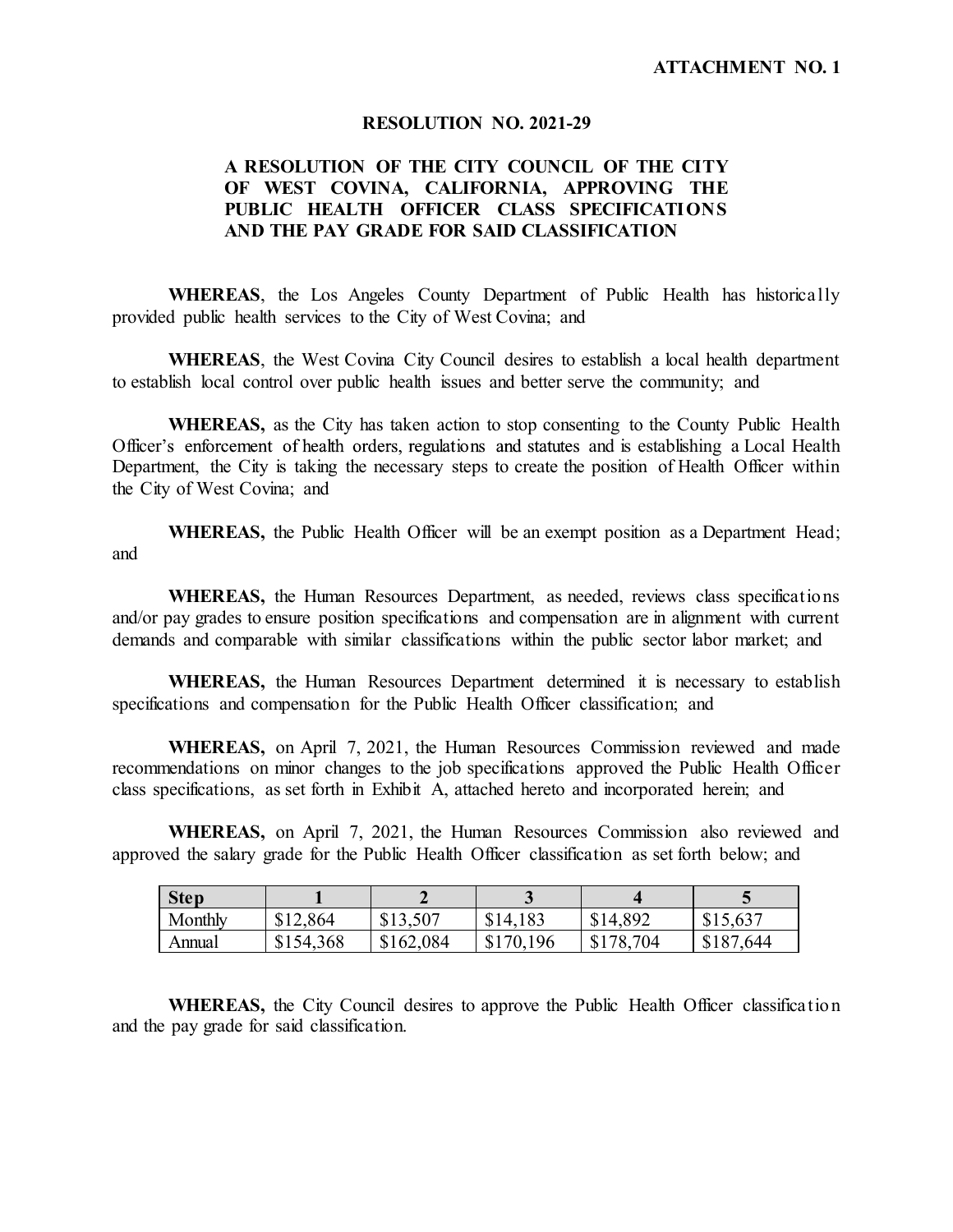## **NOW, THEREFORE, THE CITY COUNCIL OF THE CITY OF WEST COVINA, CALIFORNIA HEREBY RESOLVES AS FOLLOWS:**

**SECTION 1.** The City Council hereby approves the Public Health Officer classification.

**SECTION 2.** The City Council hereby approves the class specifications attached hereto as Exhibit A.

**SECTION 3.** The City Council hereby approves the following revised salary grade for the Public Health Officer classification:

| <b>Step</b> |           |           |           |           |               |
|-------------|-----------|-----------|-----------|-----------|---------------|
| Monthly     | \$12,864  | \$13,507  | \$14,183  | \$14,892  | \$15,637      |
| Annual      | \$154,368 | \$162,084 | \$170,196 | \$178,704 | ,644<br>\$187 |

**SECTION 4.** The City Clerk shall certify to the adoption of this resolution and shall enter the same in the book of original resolutions and it shall become effective immediately.

**APPROVED AND ADOPTED** this 20th day of April, 2021.

Letty Lopez-Viado Mayor

### **APPROVED AS TO FORM ATTEST**

Thomas P. Duarte Lisa Sherrick

 $\overline{a}$ 

 $\overline{a}$ 

City Attorney Assistant City Clerk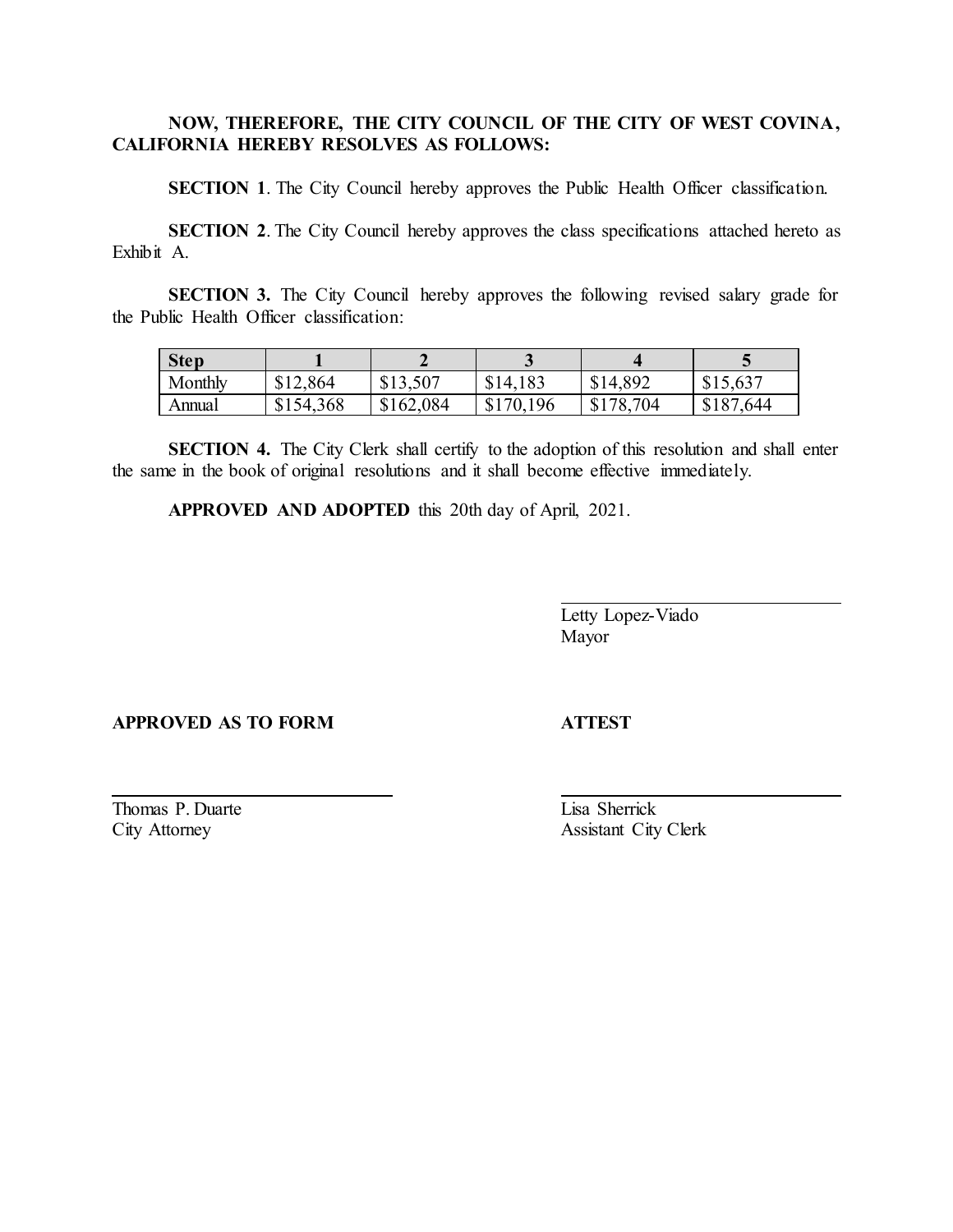I, LISA SHERRICK, ASSISTANT CITY CLERK of the City of West Covina, California, do hereby certify that the foregoing Resolution No. 2021-29 was duly adopted by the City Council of the City of West Covina, California, at a regular meeting thereof held on the 20th day of April, 2021, by the following vote of the City Council:

AYES: NOES: ABSENT: ABSTAIN:

> Lisa Sherrick Assistant City Clerk

 $\overline{a}$